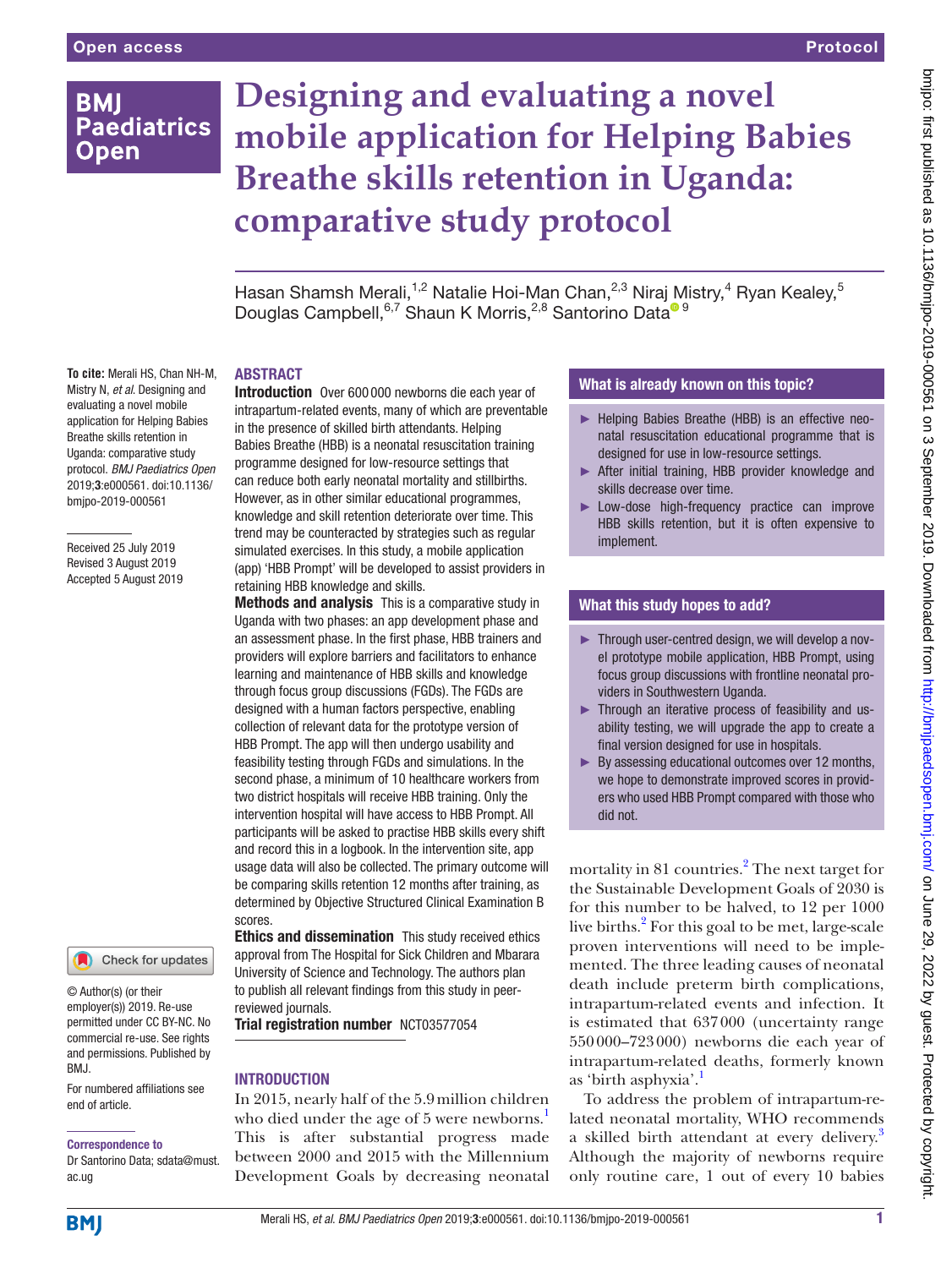require some neonatal resuscitation.<sup>4</sup> Neonatal resuscitation has been shown to decrease neonatal mortality for births at home and in facilities.<sup>5</sup> Helping Babies Breathe (HBB) is a neonatal resuscitation training programme developed by the American Academy of Pediatrics for providers who practise in low-resource settings. The training is simulation-based using reusable, low-cost NeoNatalieTM mannequins, resuscitators and suction devices. Since launching in 2010, the course has been taught in more than 80 countries with more than 500000 providers trained.<sup>6</sup> In a large-scale implementation trial in Tanzania, HBB helped reduce early neonatal mortality by  $47\%$  $47\%$  $47\%$  and fresh stillbirths by  $24\%$ .<sup>7</sup> Significant reductions in intrapartum stillbirths and first-day mortality have also been demonstrated in other low-income and middle-income countries.<sup>89</sup> In 2016, the second edition of HBB was launched to complement the 2015 *International Liaison Committee on Resuscitation Consensus on Science with Treatment Recommendations* and the 2012 *WHO Basic Newborn Resuscitation Guidelines*. [6](#page-5-4)

Although HBB has been shown to be successful, one of the most significant barriers to its sustained clinical impact is provider retention of knowledge and skills. A recent systematic review of neonatal resuscitation in low-resource settings found that 5 of 10 studies examined demonstrated significant fall-off in knowledge and skills, three demonstrated no fall-off and two demonstrated mixed results among different level providers.<sup>10</sup> Importantly, four of the five studies demonstrating no fall-off or mixed results included refresher training or regular meetings.<sup>10</sup> Several studies have now demonstrated the importance of low-dose high-frequency (LDHF) skills practice through simulation to improve neonatal resuscitation skills retention.<sup>11–13</sup> Importantly, Mduma *et al*<sup>[14](#page-5-9)</sup> have also shown that frequent, brief, on-site simulation with the HBB programme can have a sustained impact on neonatal mortality over 1year.

Smartphone applications are used in both high-income and low-income countries for a variety of purposes in medicine including education, research and diagnos-tics.<sup>[15](#page-5-10)</sup> Our group has previously developed and tested a smartphone application for the Neonatal Resuscitation Program, $^{16}$  $^{16}$  $^{16}$  the newborn stabilisation algorithm used in North America.<sup>[4](#page-5-2)</sup> Mobile technology is widely available in low-resource settings and may provide the most practical platform for an educational programme at relatively low cost.<sup>17</sup> The goal of this project is to develop and test a novel mobile application based on the HBB programme, entitled 'HBB Prompt'. This application will facilitate individual and group simulation-based training in health facilities using the LDHF model for resuscitation skills retention. We hypothesise that applying a user-centred design approach of collecting iterative qualitative data from end-users regarding learning needs, and facilitators and barriers to HBB skills maintenance, will enable creation of a mobile app that will improve skills retention in an intervention group versus a control group.

#### Methods and analysis Study overview and population

This will be a comparative study with a development phase (phase I) and an assessment phase (phase II). In phase I, we will develop the HBB prompt app through user-centred design, eliciting input from frontline birth attendants in focus group discussions (FGDs). Once the prototype app is built, it will undergo an iterative process of usability and feasibility testing. In phase II, we will train a minimum of 20 healthcare providers from two district hospitals in HBB. Subsequently, one hospital will have access to HBB Prompt (intervention), while the control hospital will not. We will then measure app analytic data at the intervention hospital and assess skills retention at both hospitals over the course of 12 months. This study commenced on 16 May 2018.

The specific objectives of this study will be to:

- 1. Develop a mobile application, 'HBB Prompt', through user-centred design involving input from frontline birth attendants in Uganda.
- 2. Train a minimum of 20 health workers from two district hospitals in Southwestern Uganda in HBB.
- 3. Determine the impact of HBB Prompt on HBB skills retention of providers in the intervention site compared with providers in the control site as measured by average Objective Structured Clinical Examination (OSCE) B test scores and quality of ventilation captured by the Augmented Infant Resuscitator (AIR) at various time points within 12 months after training.

The study will be conducted at Mbarara University of Science and Technology (MUST) and two district hospitals in Southwestern Uganda: Itojo Hospital and Kitagata Hospital.

# Recruitment and eligibility criteria

Participants for phase I of the study will be composed of HBB trainers and providers. Participants will be recruited from various disciplines including consultant physicians, nurses, midwives and medical officers. Inclusion criteria for phase I is prior experience with newborn resuscitation and HBB. An informed consent document will be reviewed with eligible subjects prior to their participation. Participants for phase II of the study will be recruited from Itojo Hospital and Kitagata Hospital, which are two district hospitals in Southwestern Uganda that have HBB providers but not trainers. We will include frontline birth attendants involved in the care of newborns. Once consent is obtained from the medical superintendent, individual birth attendants will be consented to participate in the study before training sessions are conducted.

#### Phase I: mobile app development

The objective of phase I is to develop the HBB Prompt app through user-centred design.<sup>18</sup> We will solicit qualitative feedback regarding perceived facilitators and barriers to learning and maintaining HBB knowledge and skills through FGDs organised by provider level of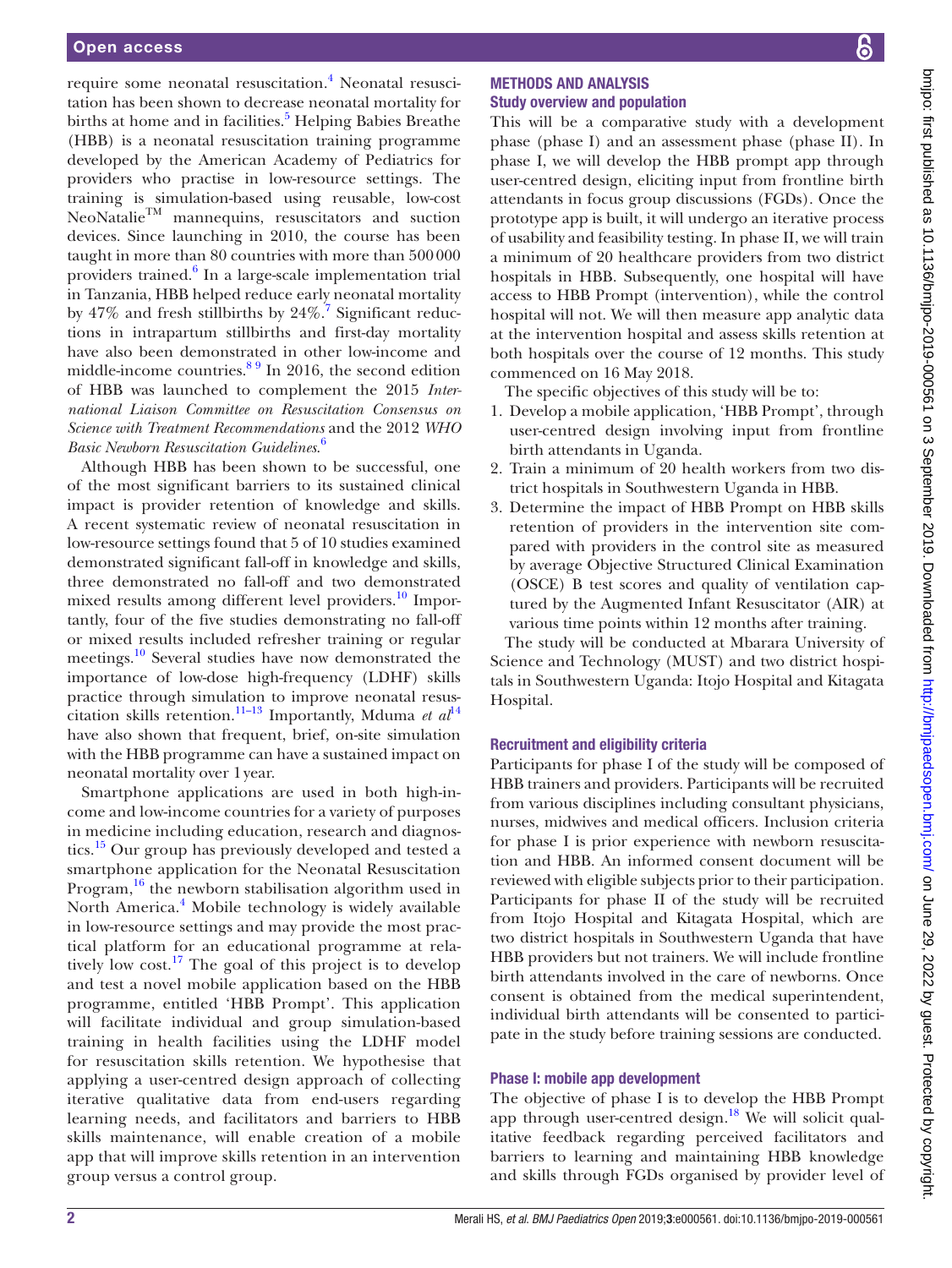HBB experience. We aim to recruit four to six participants per group to reach saturation of themes.

FGDs will include both open and closed ended questions to ensure all information that could contribute to optimising HBB Prompt function can be incorporated into its design. The questions will aim to address:

- Personal experiences regarding successes and challenges in stabilisation of the newborn.
- ► Barriers encountered and perceived needs to enable optimal maintenance of skills.
- Personal experiences regarding successes and challenges of HBB training sessions.
- ► Participant ideas on how to overcome barriers and/ or to enhance their ability to maintain HBB knowledge and skills.
- Whether participants have taken any refresher courses and their perspectives on refresher training.

Initially, the investigators will work together with a team of engineers from MUST to create a prototype app, HBB Prompt version 0 (v0). The app will be designed on the Android platform because it is open source and accessible on inexpensive devices. With input from the team's specialist in human factors and user-centred design, data gathered from the FGDs will be integrated into HBB Prompt v0 to create HBB Prompt v1.

Starting with HBB Prompt v1, each version of the app will undergo a cycle of usability and feasibility testing to optimise the final version of the app to be used in phase II (see [figure](#page-2-0) 1). Participants who initially provided feedback on perceived facilitators and barriers to learning and maintaining HBB knowledge and skills will be given the opportunity to explore each upgraded version of the app and then use it in simulated neonatal resuscitation training. Afterwards, they will provide feedback in FGDs. FGDs will be recorded, transcribed and analysed to inform further app development in an iterative cycle. There will be a minimum of two cycles of feedback prior to launching phase II of the study.

In this part of phase I, FGD questions will address:

- ► App content, interface, navigation, functionality, customisability and usability.
- Where and how participants see the use of the app taking place.
- ► How can the app be further modified or improved to achieve their desired functionality or fill the gaps that are identified with HBB learning.

At the time of publication of this article, we had recruited six HBB facilitators and seven frontline birth attendants (HBB providers) in developing the mobile app, which is now complete.

#### Phase II: assessment

In the second phase of the study, we will evaluate the impact of HBB Prompt in improving knowledge and skills maintenance. Initially, a minimum of 20 frontline health providers (10 per hospital) will be trained in HBB second edition at Itojo and Kitagata Hospitals. Following the training, one hospital (intervention arm)



<span id="page-2-0"></span>Figure 1 Schematic for phase I: development of Helping Babies Breathe (HBB) Prompt app through user-centred design. Iterative process of user-centred design that each new version of HBB Prompt goes through, starting with specifying context of use, specifying user requirements, then co-designing of solutions to address needs identified, followed finally by evaluating whether the requirements were met through simulations and focus group discussions (FGDs). The final version of HBB Prompt to be used in phase II will be available once all the identified requirements are addressed to satisfaction. Figure adapted from the International Organization of Standardization.<sup>18</sup>

will be randomly selected and its providers will have access to the most updated version of HBB Prompt. The control group will not have exposure to the app post training. The intervention hospital will be provided with four Android tablet devices that will have HBB Prompt installed. Contamination between the two arms will be avoided since HBB Prompt is not available for download by the public, and the tablet devices will remain in the intervention hospital.

Participants in both centres will be asked to practise their HBB skills in pairs at least once per shift. For the intervention arm, participants will be asked to use HBB Prompt as a part of their practice routine. Both sites will receive HBB materials including practice mannequins, bag-valve mask resuscitators, bulb suctions, flip charts and an algorithm poster. Additionally, each site will have a standard logbook to record frequency of practice.

The trends and frequency of HBB practice (individual and group) will be presented to each site at quarterly debriefing meetings that will take place after participant skills assessments. These data will be captured by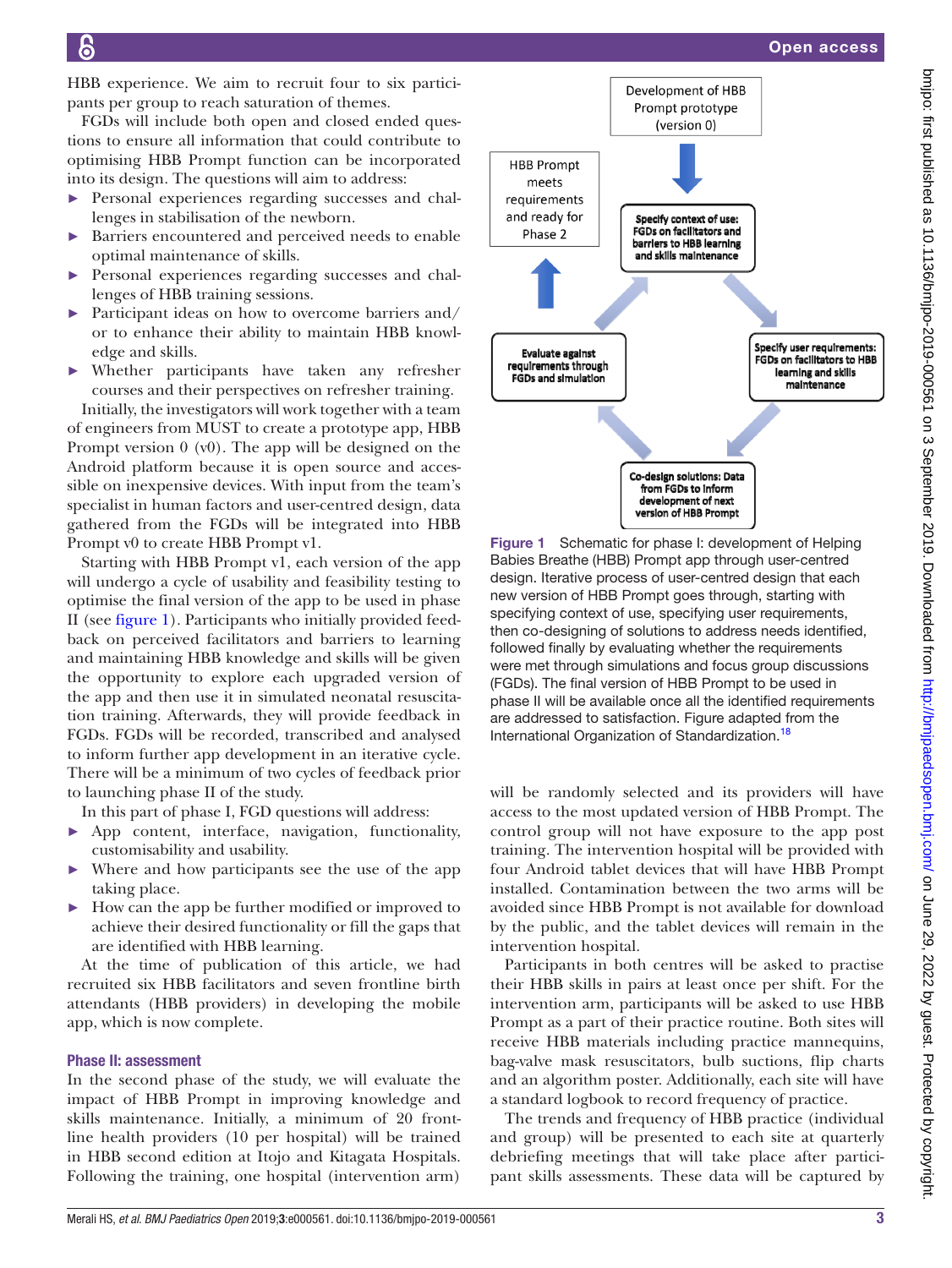<span id="page-3-0"></span>

| Timeline of outcome measures during phase two and analysis plan<br>Table 1                           |                                       |              |                                               |                     |                                              |                   |                                                                                                                                                                                                                                                                                                                         |
|------------------------------------------------------------------------------------------------------|---------------------------------------|--------------|-----------------------------------------------|---------------------|----------------------------------------------|-------------------|-------------------------------------------------------------------------------------------------------------------------------------------------------------------------------------------------------------------------------------------------------------------------------------------------------------------------|
|                                                                                                      | 0 months                              | 3 months     | 4 months                                      | 6 months            | 9 months                                     | 12 months         | Analysis plan                                                                                                                                                                                                                                                                                                           |
| <b>OSCEB</b><br><b>OSCE A</b><br>Knowledge<br>check<br>Bag-mask skills<br>AIR device<br>measurements | Pre/post HBB X<br>training<br>$\sf X$ | $\mathsf{X}$ | $\times$<br>X<br>$\mathsf{X}$<br>$\mathsf{X}$ | $\times$<br>$\sf X$ | $\times$<br>$\times$<br>$\times$<br>$\times$ | $X^*$<br>$\times$ | Mann-Whitney<br>U test for<br>comparison of<br>intervention vs<br>control for each<br>measure at each<br>time point<br>Wilcoxon signed-<br>rank test for<br>comparison of<br>change in OSCE<br><b>B</b> scores from<br>post-training 0<br>to 12 months in<br>intervention vs<br>control (to assess<br>relative decay of |
| Focus group<br>discussions                                                                           |                                       |              |                                               |                     |                                              | X                 | skills)<br>Descriptive<br>statistics                                                                                                                                                                                                                                                                                    |
| <b>HBB Prompt</b><br>analytic data                                                                   |                                       | X            |                                               | X                   | X                                            | X                 |                                                                                                                                                                                                                                                                                                                         |

Summary of outcome measures throughout phase II. X marks the outcomes to be measured at each of the designated time points, which are months after initial HBB 2.0 training of participants in phase II. The primary outcome of comparing OSCE B scores between the intervention and control group 12 months after initial training is denoted by \*. The remainder are secondary outcomes that will be collected and analysed. AIR, Augmented Infant Resuscitator; HBB, Helping Babies Breathe; OSCE, Objective Structured Clinical Examination.

app analytics at the intervention site and from practice logbooks at the control site.

# Measurement of outcomes

In this comparative study, we will measure the following outcomes in phase II (see [table](#page-3-0) 1).

Primary outcome

- ► Comparison of OSCE B scores in intervention versus control group 12 months after training. Secondary outcomes
- ► Comparison of OSCE B scores at 0 (before and after training), 3 and 6 months.
- ► Knowledge and skills assessments at two unannounced visits (4 months, 9 months).
- ► Quality of newborn resuscitation during ventilation assessments using the  $\text{AIR}^{19}$  $\text{AIR}^{19}$  $\text{AIR}^{19}$  at 0, 3, 6 and 12 months and at the unannounced visits at 4 and 9 months.
- ► App analytics including pattern of usage, frequency of use, scores in simulation and quizzes and other additional features as determined by phase I.
- ► Exit FGDs and interviews at both sites to better understand the impact of the intervention.

During phase II, there will be two unannounced visits at approximately 4 and 9months at both sites. During these visits, we will use the following HBB second edition tools to objectively assess participants: (1) Knowledge check, (2) Bag and mask ventilation (BMV) skills check, and (3) OSCE A. The AIR device can be attached to BMV resuscitators to assess ventilation effectiveness

parameters including rate, face-mask seal integrity, airway status and appropriate pressure. AIR measurements on quality of ventilation will be collected immediately before and after training, and at each announced and unannounced assessment visit. Although the AIR device can provide feedback regarding ventilation effectiveness, this feature will be made unavailable to participants. At the conclusion of phase II, there will be exit FGDs and interviews at both sites. At the intervention site, questions will address helpfulness of HBB Prompt, whether HBB Prompt meets end-user needs, app functionality, suggestions for improvement, and feasibility and sustainability of scale-up. Control site participants will be given an opportunity to provide suggestions on ways to facilitate HBB skills maintenance. Participants in both sites will be asked about facilitators and barriers to implementing and maintaining HBB skills.

At the time of publication of this article, we had recruited a total of 30 health providers for phase II. Kitagata Hospital was selected as the intervention hospital where 17 participants were recruited, and Itojo Hospital was selected as the control hospital where 13 participants were recruited. Data collection is ongoing, and we aim to complete phase II by December 2019.

# Data management

Data collection in phases I and II will consist of audio recordings and transcripts from FGDs. Additionally, in phase II, we will collect a multitude of anonymous data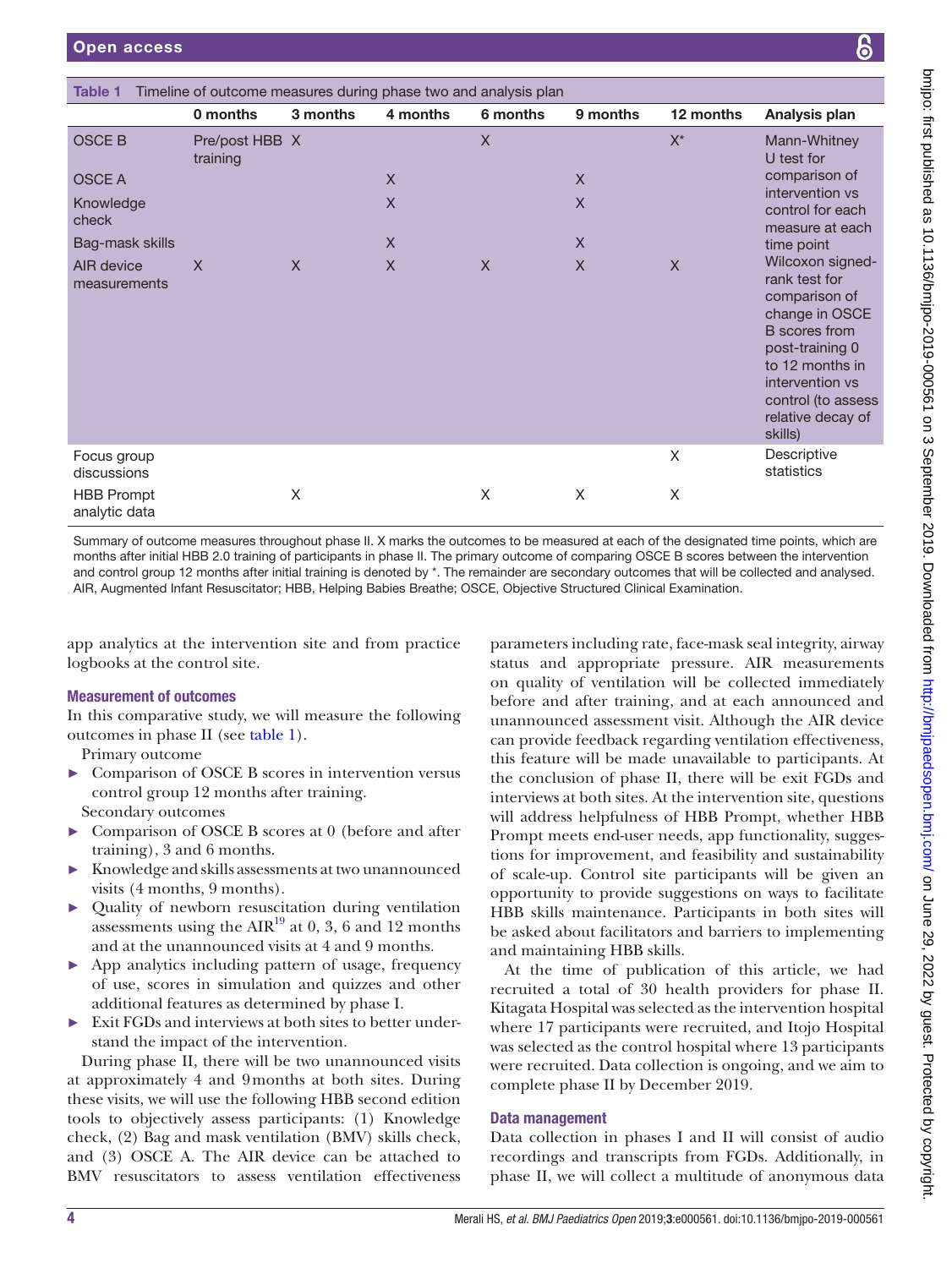pertaining to participants, the hospital site and the infants cared for during the study period in order to better understand potential confounders. At the provider level, we will collect data on the volume of deliveries, workload, number of patients and areas each provider is responsible for, baseline supervision, provider level, experience and previous training. At the hospital level, we will collect data on the frequency of practice by healthcare workers, availability of equipment and an HBB algorithm, number of deliveries, number of infants requiring ventilation, fresh stillbirths and neonatal mortality. For patients, we will collect data on date and time of birth, birth weight, death before discharge, admission to nursery, Apgar scores, resuscitation status at birth and outcome. This clinical data will be collected from the national birth register.

### Data processing and analysis Phase I

Transcripts from FGDs will be reviewed for themes using a grounded theory approach. Data analysis will take place after each of the iterations in phase I to incorporate feedback and improve each version of HBB Prompt. At least two investigators will independently read all transcripts to obtain an overall understanding, identify data codes and ensure that all comments are carefully considered and included. Categories within the themes will then be identified and any relationships among themes determined. After each of the iterations, categories and themes will be reviewed together with the software developers to determine and design feasible improvements to HBB Prompt. A similar approach has previously been successfully used in the development of an osteoporosis clinical decision  $\mathrm{tool.}^{20}$  $\mathrm{tool.}^{20}$  $\mathrm{tool.}^{20}$ 

# Phase II

Comparison of intervention versus control for the following outcomes will be done using the Mann-Whitney U test (independent samples): OSCE A scores, OSCE B scores, knowledge check scores, BMV skills check scores and AIR data. Additionally, we will compare OSCE B scores after training at 0 months and at 12 months within each arm using the Wilcoxon signed-rank test (dependent samples) to determine whether there is a difference in the expected decay in OSCE B scores. In the intervention arm, app analytic data on practice frequency will be compared with logbook data using the Kappa statistic. Multivariate linear regression models will be used to assess variables that may confound the primary outcome of OSCE B score at 12 months and ventilation quality data from AIR.

Descriptive statistics will be used to compare intervention and control sites for provider level data, facility data and patient data. For the final exit FGDs and interviews, audio recordings will be transcribed and reviewed using a grounded theory approach, similar to phase I. Coded themes and categories will be compared descriptively between participants in the intervention versus the control groups.

# Patient and public involvement statement

This protocol was designed without patients and or public involvement.

# Ethics and dissemination

Data stored in electronic databases will be anonymised by attributing a study ID number to each participant. All protocol modifications will be submitted as formal amendments at both sites.

The datasets generated during the current study will be available from the corresponding author on reasonable request. The authors plan to publish all relevant findings from this study in peer-reviewed journals.

#### Author affiliations

Canada

<sup>1</sup> Division of Pediatric Emergency Medicine, McMaster Children's Hospital, Hamilton, Ontario, Canada

<sup>2</sup> Centre for Global Child Health, The Hospital for Sick Children, Toronto, Ontario,

3 Division of Neonatalogy, University of California Davis Children's Hospital, Sacramento, California, USA

4 Division of Paediatric Medicine, The Hospital for Sick Children, Toronto, Ontario, Canada

5 Interactive Media Lab, University of Toronto, Toronto, Ontario, Canada <sup>6</sup>Division of Neonatology, The Hospital for Sick Children, Toronto, Ontario, Canada <sup>7</sup> Division of Neonatology, St. Michael's Hospital, Toronto, Ontario, Canada

8 Division of Infectious Diseases, The Hospital for Sick Children, Toronto, Ontario, Canada

<sup>9</sup>Department of Pediatrics and Child Health, Mbarara University of Science and Technology, Mbarara, Uganda

Acknowledgements The authors would like to thank software developers Mukama Martin and Openja Moses, research assistant Tumwesigye Paul for their ongoing contributions to the study and Dr. Diego Bassani for his assistance in study planning.

Contributors NH-MC, SD, HSM and SKM conceived of the study. HSM drafted the manuscript. All authors participated in the design of the study, revised the manuscript critically for intellectual content, and have read and approved the final manuscript.

Funding This study is funded by Grand Challenges Canada Stars in Global Health project number: R-ST-POC-1707-07454. Contact: info@grandchallenges.ca

Competing interests SD is a co-creator of the Augmented Infant Resuscitator. All other authors declare that they have no competing interests.

Patient consent for publication Obtained.

Ethics approval This study received approval from the Research Ethics Board at The Hospital for Sick Children (Sickkids) (REB no. 1000059992) and Mbarara University of Science and Technology (REC no. 16/09-17).

Provenance and peer review Not commissioned; internally peer reviewed.

Data availability statement Data are available on reasonable request.

Open access This is an open access article distributed in accordance with the Creative Commons Attribution Non Commercial (CC BY-NC 4.0) license, which permits others to distribute, remix, adapt, build upon this work non-commercially, and license their derivative works on different terms, provided the original work is properly cited, appropriate credit is given, any changes made indicated, and the use is non-commercial. See:<http://creativecommons.org/licenses/by-nc/4.0/>.

#### **REFERENCES**

<span id="page-4-0"></span>1. Liu L, Oza S, Hogan D, *et al*. Global, regional, and national causes of under-5 mortality in 2000–15: an updated systematic analysis